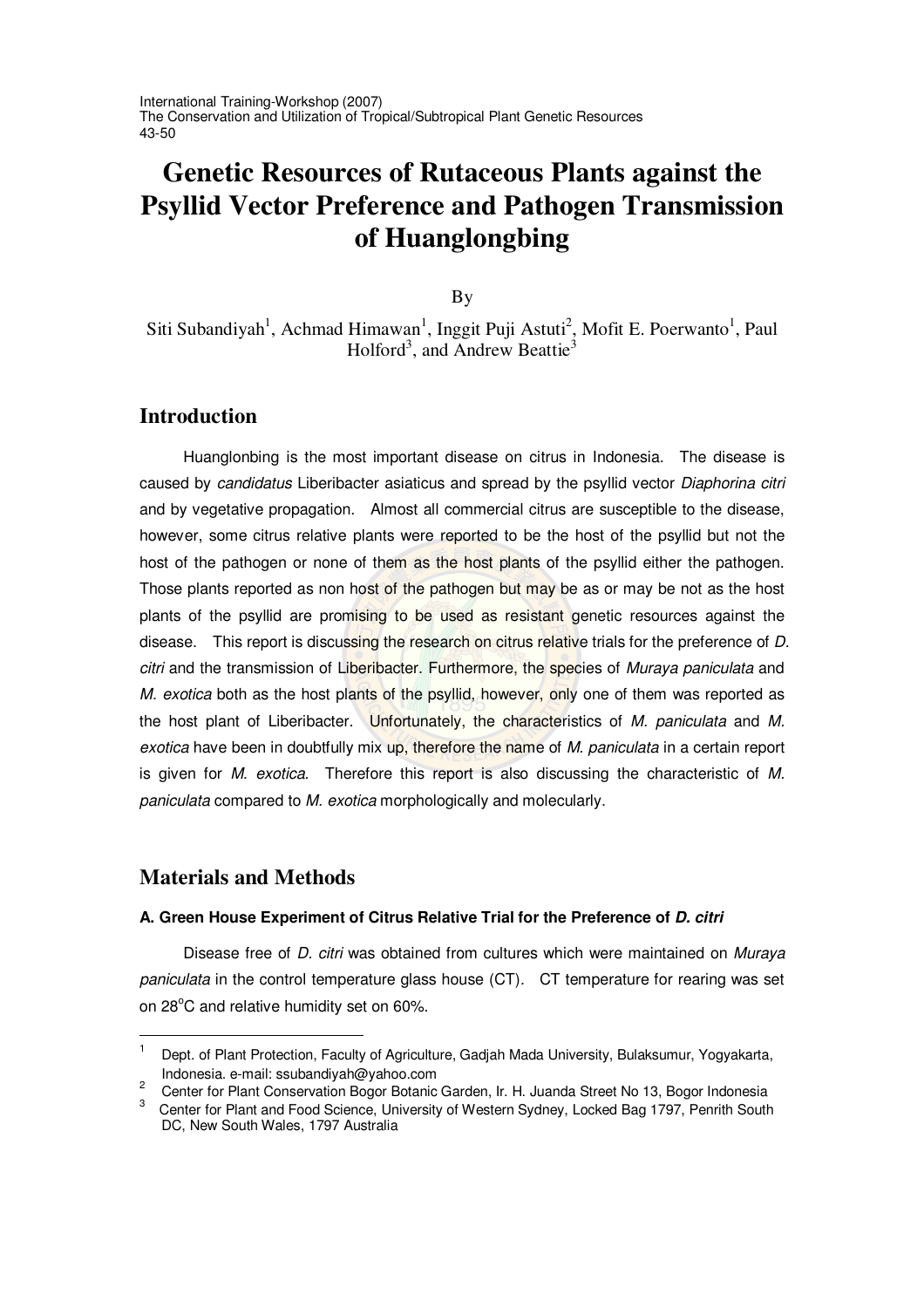Experiment was set up in choice mode with seven species of citrus relative plants and five replications. *Swinglea glutinosa, Aegle marmelos, Murraya paniculata*, *Murraya exotica, Limonia acidisima, Triphasia aurantifolia* and *Glycosmis pentaphylla* plants were used.

Plants were placed in the transparent plastic cage (63 cm diameter, 90 cm high), covered by nylon mesh on the top. Plants arrange randomly in circular style. 20 *D. citri* adults were released in the middle of the arena in each cage. The number of *D. citri* sit on each plant was recorded twice a day for seven days, at 10 am and 4 pm. *D. citri* found to be sitting on the plants were considered as feeding on the plants.

## **B. Filed Trial Experiment of Citrus Relative Plants for the Preference of** *D. citri* **and HLB Transmission**

The number of 20 different plant species (or cultivars) of Rutaceae (Table 1) were planted on the land randomly with 16 replicate blocks. The distance between plants are 2 m and *C. reticulata* cv. Siem was planted as border plants between blocks. The experiment is conducted at low land of about 100 m also in the endemic area of HLB surrounded by several citrus orchards belongs to the local farmers. The cultivation of the plants was as a standard Siem mandarin cultivation by 2 applications of fertilizer a year of 5 kg organic fertilizer/plant and 50 g or ZA/plant in the first year.

| No. | Name of species | Origin                        | Number of sample |
|-----|-----------------|-------------------------------|------------------|
| 1   | M. crenulata    | <b>Bogor Botanical Garden</b> |                  |
| 2   | M. crenulata    | Purwodadi Botanical Garden    |                  |
| 3   | M. exotica      | Bogor and around              | 6                |
| 4   | M. exotica      | Yogyakarta and around         | 14               |
| 5   | M. exotica      | Purwodadi and around          | 5                |
| 6   | M. koenigii     | Bogor and around              | 8                |
| 7   | M. koenigii     | Yogyakarta and around         | 12               |
| 8   | M. koenigii     | Purwodadi and around          | 10               |
| 9   | M. paniculata   | Bogor and around              | 10               |
| 10  | M. paniculata   | Yogyakarta and around         | 10               |
| 11  | M. paniculata   | Purwodadi and around          | 5                |
|     |                 |                               |                  |

Table 1. Name of live collection species of *Murraya* spp for morphological and molecular (DNA isolation) characterization.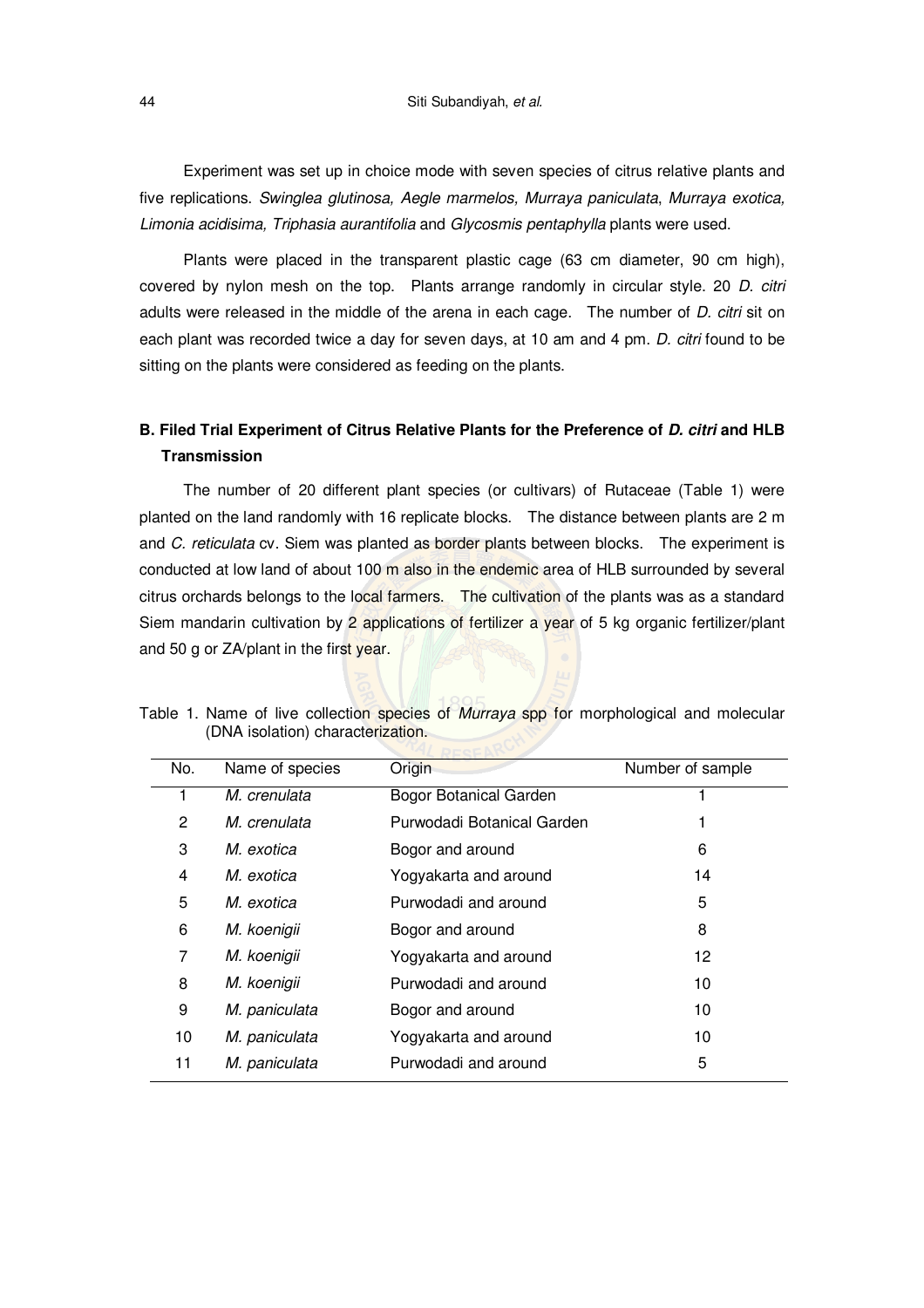Each plant in every block was observed for the psyllid population every fortnightly and one year observation has been conducted. The HLB like symptom was observed however PCR confirmation was conducted one year after planting.

#### **C. Characterization of** *Muraya* **spp.**

To support the experiment on citrus relative trial for the preference of *D. citri* and the transmission of HLB characterization of *Muraya* spp. was conducted. Morphological and molecular characterizations were conducted on several samples originated from different localities in Java.

#### *-C.1. Morphological characterization*

In morphological study, parameters observed are characters such as:

- a. shape (low scrub; high scrub, low tree; high plant)
- b. stem (ramification; stem surface; hair at stem; stem color)
- c. leaves (type of multiple leaves; maximum length of multiple leaves; maximum amount of leaflet; pair of leaflet; surface of petiole; shape of leaflet; sessile leaflet; clear hole of oil gland node; amount of oil gland per 1x1 cm; hair in oil gland; amount of hair in oil gland; hair in leaf vein; leaf edge; leaf end; leaf base; shape of leaf base; ventral; dorsal; midrib; hair in midrib; leaf vein; lateral bone; leaf thickness; petiole; hair in vein)
- d. flower (type of inflorescent, amount of flower; inflorescent position; firstly blossom; pistil growth, flower size; sepal size; position of sepal; petal; shape of petal; size of petal; position of petal; size of outer filament; size of inner filament)
- e. fruit (size of fruit; color of ripe fruit; fruit peel; shape of fruit)
- f. seed (shape; color; color of aril; position of cotyledon at growing)
- g. leaf anatomy (amount of palisade parenchyma; dense of palisade parenchyma)
- h. flower anatomy (position of placenta)

#### *-C.2. Molecular characterization*

DNA was isolated from plants obtained from living collections located at Bogor (06 36' S, 106 48' E), Purwodadi (07 07' S, 110 55' E), and Yogyakarta (07 49' S, 110 22' E) using the CTAB method of Komar (1999). DNA amplification was based on the method of Karsinah (2002). The amplification was conducted in 15 L of solution consisting of 7.5 L of PCR master mix from Microzone Ltd, 1.5 L of primer 15 pmol, 4.5 L of MilliQ water, and 1.5 L of template DNA using My Cyber thermocycler (BioRad). The primers were used for amplification were OPU-3, 6, and 7, and OPN-16 and OPW-19. An initial denaturation was carried out at 95 °C for 5 minutes, followed by 45 cycles of denaturation at 94 °C for 30 s,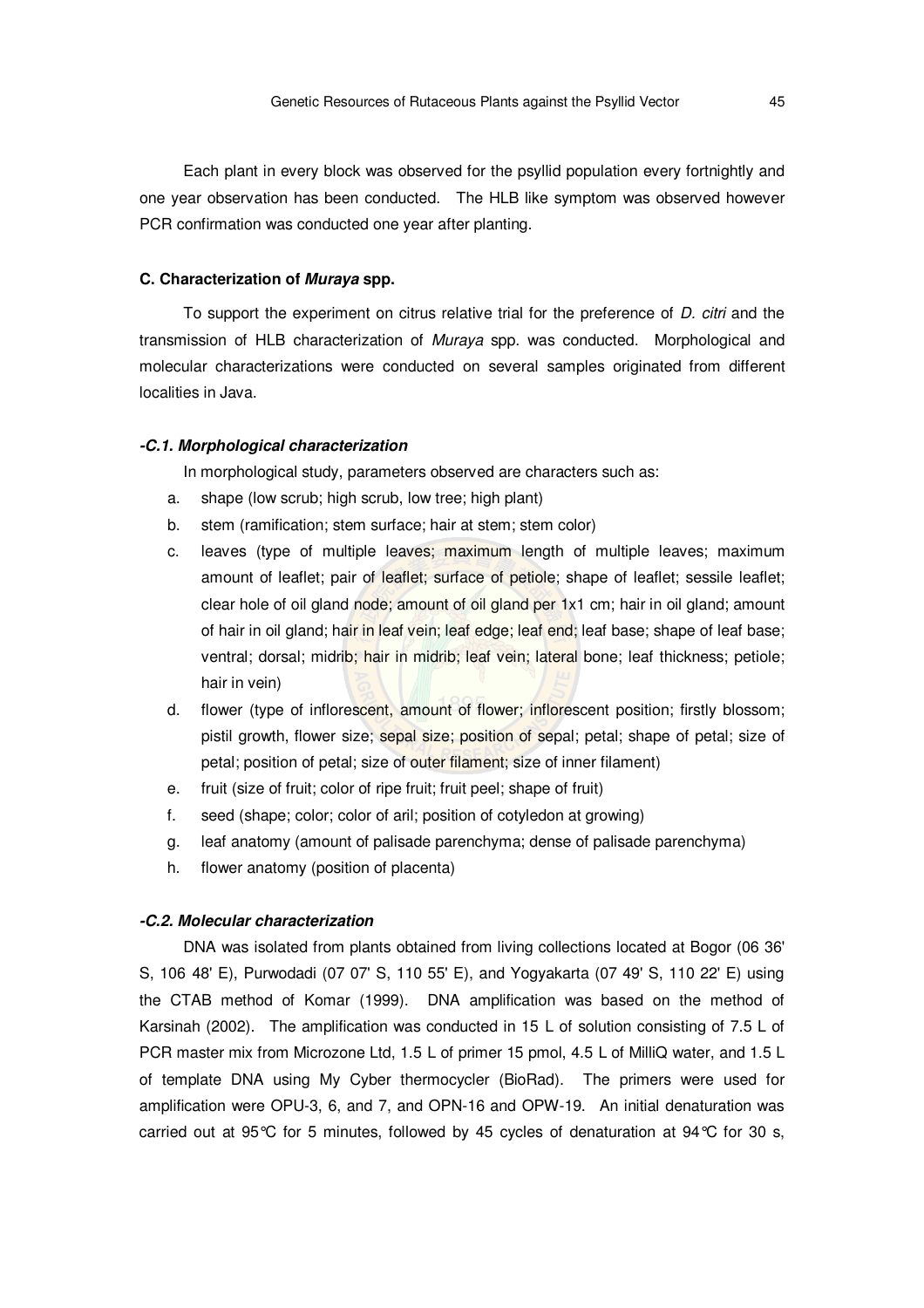annealing at 36°C for 30 s, and extending at 72°C for 80s. A last cycle with extension at 72°C for 10 min was then performed. Electrophoresis was performed at 100 V for 25~30 min in a 1.0 % agarose gel in which ethidium bromide had been added. The amplified DNA fragment patterns were visualized using a UV transilluminator and photographs taken.

#### **D. HLB infection on Muraya spp.**

Natural infection of HLB on Muraya was observed elsewhere and confirmed using PCR analysis. Inoculation of Muraya seedlings using *D. citri* was conducted in the greenhouse. Seedlings at the age of 5~6 weeks were invested with infectious D. citri obtained from endemic area of citrus HLB then observed for the symptom development and PCR confirmation.

## **Results**

#### **A. Green House experiment of citrus relative trial for the preference of** *D. citri.*

The number of *D. citri* adult stay on citrus relatives is showed in Figure 1. *D. citri* feed on *Aegle marmelos* was constantly highest than others. On *Glycosmis pentaphylla* the number of D*. citri* tend to be decreased, but on *Limonia acidisima* tend to be increased.



Figure 1. The fluctuation number of *D. citri* adult stay on citrus relatives which is considered as a feeding site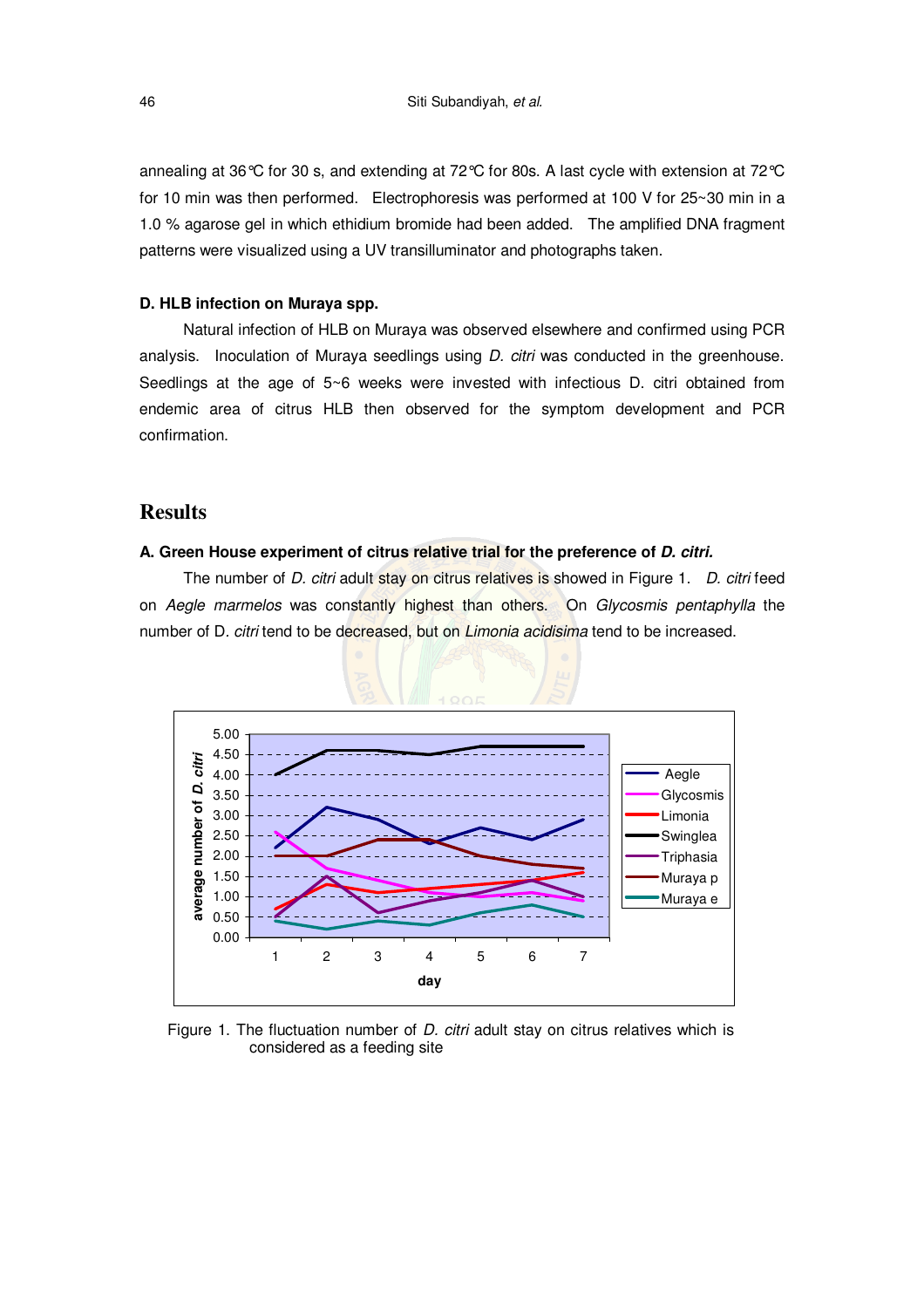*D. citri* showed significantly (*P* < 0.001) highest preference to feed on *Swinglea glutinosa*. The least interest for feeding was on the *Murraya exotica* and no plants were found to be rejected by *D. citri* for feeding, as showed in Figure 2.



Figure 2. The average number of *D. citri* feeding on citrus relatives

#### **B. Filed trial experiment of Citrus relative plants for the preference of** *D. citri* **and HLB transmission**

From 20 species/cv of Rutaceae, the species/cv which were not visited by *D. citri* in year 2006 included *Aegle marmelos, Limonia acidisima*, *Feroniela lucida*, *Glycosmis pentaphylla*, *Clausena harmandiana,C. lancium,C. reticulata* var Grabag, and *C. r*. var. Siem. Those two varieties of *C. reticulata* were probably escaped from *D. citri* visit due to the same or very similar to those border plants which are *C. r.* var. Siem. There were 12 species/cv which were visited by *D. citri* in the field trial of citrus relative plants tested. The data on the population of *D. citri* on those species/cv is showed in Figure 3. The *D. citri* population on those species/cv of citrus relatives were not related to the transmission of HLB as PCR confirmation was conducted with no positive results was found. Further observation is being continued for the following years both for the population dynamic of *D. citri* and HLB transmission.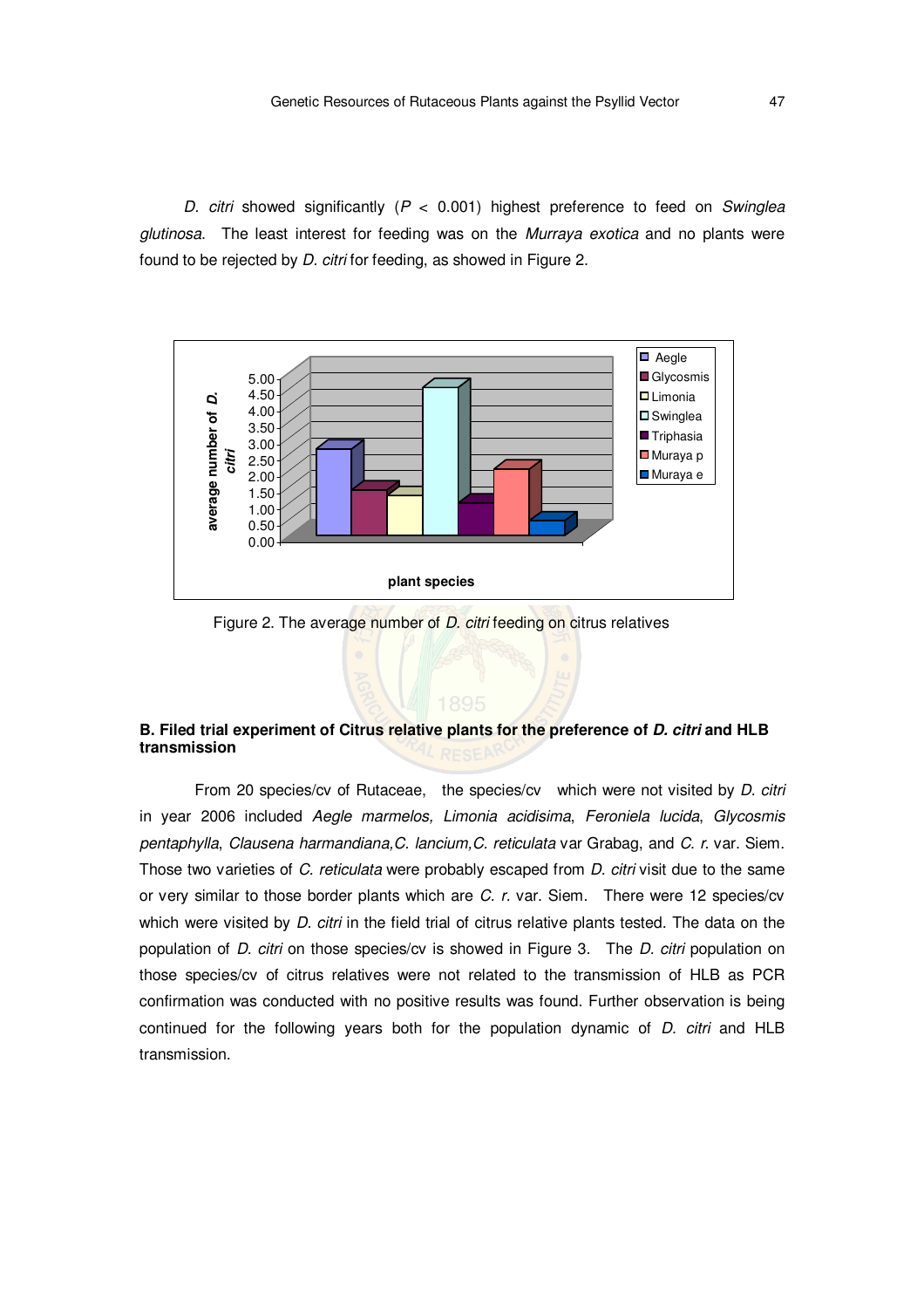

## Diaphorina citri population on field trial of citrus relatives in 2006

Figure 3. *Diaphorina citri* populations on field trial of citrus relative in 2006

#### **C. Morphological Characterization of** *Muraya* **spp.**

#### *-C1. Characterizations*

*M. koenigii* is separated from three other species of *Murraya* because the species has spread leaf sessility. Leaf sessility is fixed character because it is not influenced by outside factor. *M. crenulata* is distinguished to *M. exotica* and *M. paniculata* based on hair structure present in surfaces of stem, branch, leaf and petiole as well as in oil gland. Existence of hair indicates genetic nature, because the hairs have functioned as protector, reducing evaporation. It is also for even panicle inflorescent shape and its position only in stem end. Character that is also used to distinguish *M. crenulata* agrees with character used in Hartley (1993)'s description.

Separation of *M. exotica* and *M. paniculata* is due to leaf shape, flower growth, fruit shape and seed shape. The characters are nature based on genetic nature. Use of the characters supports Stone (1985) and Uji (1994), although Backer and Bakhuizen vd Brink (1965) and Swingle (1967) stated that *M. exotica* is synonym of *M. paniculata*, and Huang stated it as variety (*M. paniculata* var *exotica)*. Therefore, it is clear that in morphological manner *M. exotica* and *M. paniculata* can be distinguished as different species. To get more certainty, quantitative analysis using numeric taxonomical approach was done.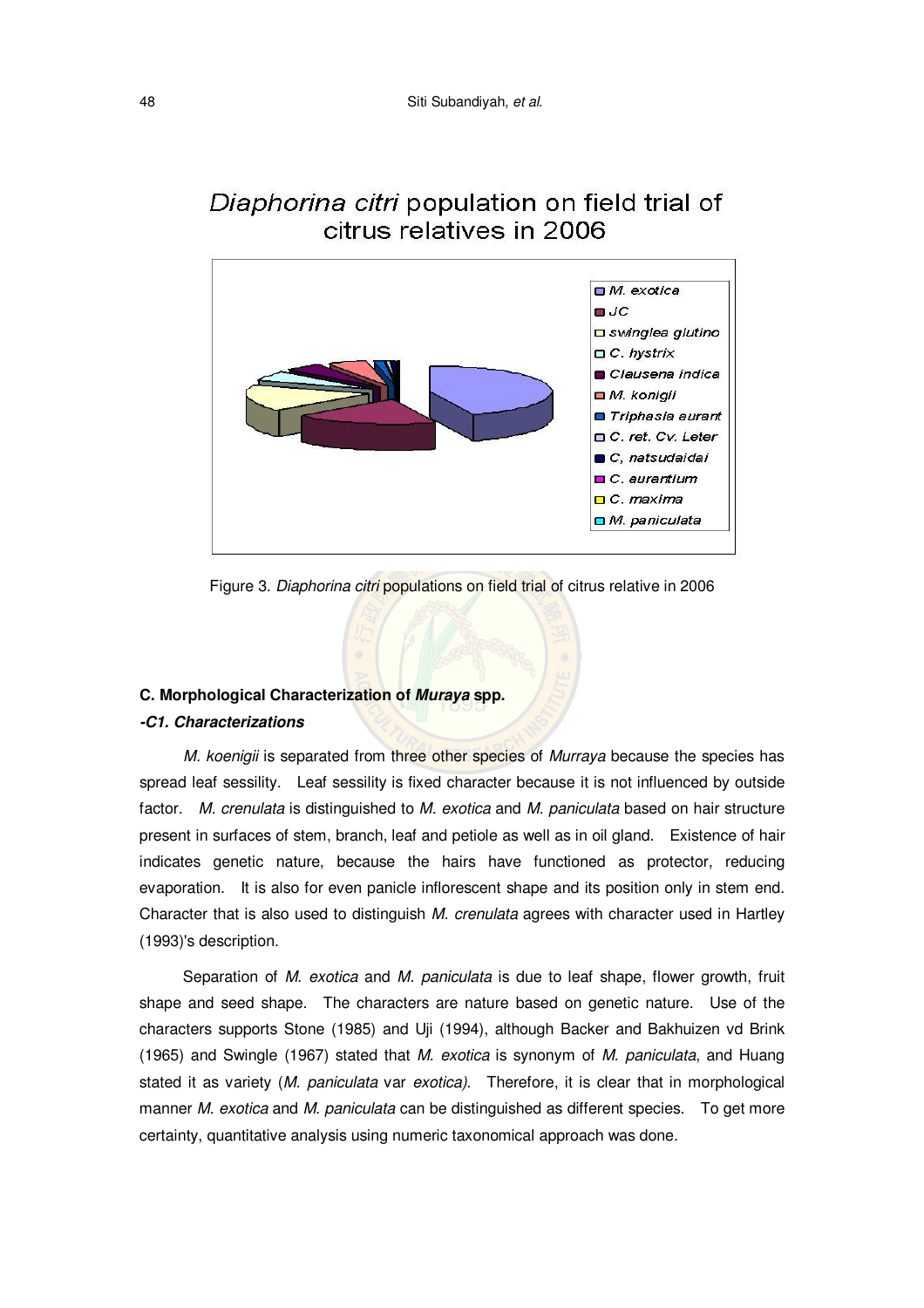#### *-C2. Molecular Characteristics*

RAPD analysis using primers OPM-16 and OPW-19 produced DNA banding patterns that support the separation of *M. exotica* and *M. paniculata* into two species. However, as the origins of the material in Indonesia are unknown, the possibility exists that it may have come from one original introduction. Therefore, further RAPD analysis was conducted using primers OPU-3, OPU-6 and OPU-7. Amplification with these primers gave variable results and there was no consistency in the banding patterns produced from DNA extracted from different accessions of the two species. Therefore, the accessions of the two species all appear to have come from different sources and supports the separation of the two species based on data using OPM-16 and OPW-19.

#### **D. HLB infection on** *Muraya* **spp.**

HLB infection naturally was found on *M. exotica* in Denpasar Bali and PCR confirmation was positively observed. Inoculation on *Muraya exotica* was resulted on the symptom development and positive PCR confirmation but not on *M. paniculata*.

#### **Discussion**

Citrus greening is very severe disease and infecting mostly all commercial citrus in Indonesia and other countries. Genetic resources for resistance against the disease are needed. Therefore the experiments of citrus trial for the preference of HLB psyllid vector *D. citri* and the transmission of HLB are needed to be further conducted. The experimental results discussed in this paper are that from 20 species/cv of Aurantioidea plants, the psyllid in the field has preference on certain species or citrus cultivars (Figure 3). However, the species which were not visited by the psyllid in the field experiments were visited in the green house experiment using cages. Therefore, it was understood that psyllid landing on a certain species may be having several purposes which were only temporary visit, for feeding and laying eggs or maybe for protection of avoiding from hazardous environment. The most important reason for the psyllid visiting the species is when they feed on them because it will be depositing the HLB pathogen inoculums. The successful of transmission naturally and artificially by psyllid was on *M. exotica*, and in the field. We found the highest population was found on that species. Furthermore, the report from Brazil HLB suggested that several times infected Muraya were found, which they claim as *M. paniculata* but on our rough description we know that the plant was *M. exotica* (Silvio Lopes, personnel communication). Further collaboration to identify the species of Muraya naturally infected by HLB in Brazile and the genetic diversity of the pathogen is progress.